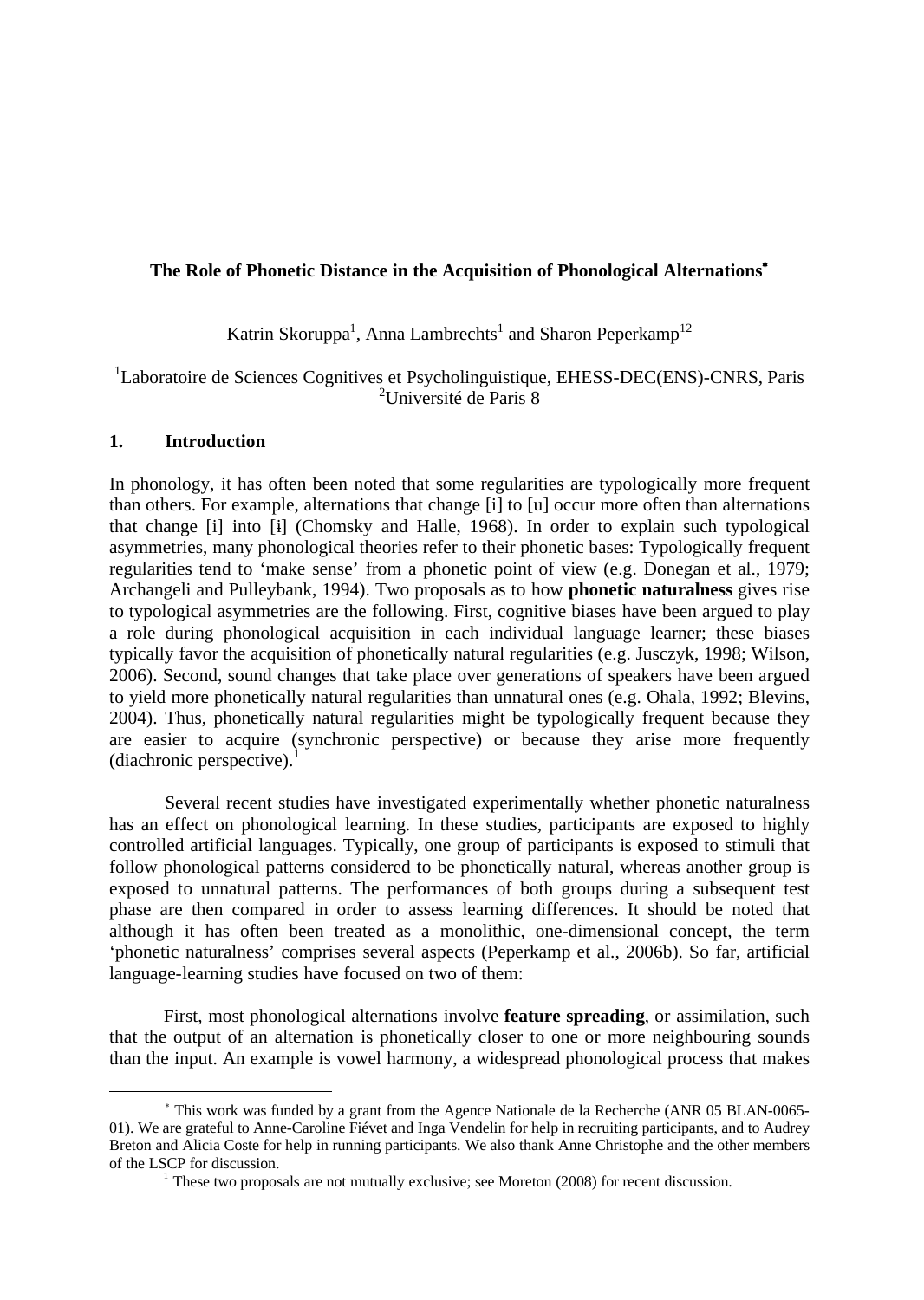all vowels of a word share a phonetic feature. In Hungarian, for instance, vowels in roots and suffixes must have the same place of articulation, thus causing suffix vowel alternations: The dative form of " $h\acute{a}z$ " ('house') is " $h\acute{a}z$ -nak'' [ha:znak], but the dative form of " $\ddot{o}r\ddot{o}m$ " (' $joy'$ ) is " $\ddot{\sigma}$ *r* $\ddot{\sigma}$ *m-nek*" [ $\ddot{\sigma}$ r $\dot{\sigma}$ mnek]. Several studies have explored whether alternations that involve feature spreading are easier to learn than those that do not, with divergent results: Wilson (2003) showed that adult participants were better at learning a consonant harmony rule than an arbitrary rule on consonant co-occurrence. Neither Pycha et al. (2003), nor Skoruppa and Peperkamp (submitted), however, reported a significant difference between the acquisition of vowel harmony and vowel disharmony by English-speaking adults. Seidl and Buckley (2005) found no effect of feature spreading in nine-month-old infants either; assimilatory and arbitrary constraints on consonant-vowel sequencing were indeed learned to the same extent.

A second aspect of phonetic naturalness concerns **natural classes:** Alternations typically apply to groups of sounds that share one or more phonetic features. For example, Hungarian vowel harmony changes *all* front vowels into corresponding back vowels and vice versa. Regarding the impact of natural classes on phonological learning, several studies found that alternations that apply to a single natural class of sounds are easier to learn than alternations that apply to arbitrary sound groupings. Saffran and Thiessen (2003), for instance, found that infants learned phonotactic patterns better if they applied to a natural class of sounds (here, voiceless stops), than if they did not. Similar results were found with a larger natural class (all stops) in another infant study (Cristià and Seidl, 2008). Finally, the studies by Pycha et al. (2003) and Skoruppa and Peperkamp (submitted) described above - in which adults successfully learned vowel harmony and vowel disharmony - both included a third group of participants who were exposed to an arbitrary combination of harmony and disharmony; crucially, this group did not learn the regularity in either study.

Another set of artificial language learning studies investigated the generalization of newly learned alternations to sounds that were not used during exposure, but belonged to the same natural class as the exposure sounds. Peperkamp et al. (2006b) and Peperkamp and Dupoux (2007) found that participants learn a new rule of intervocalic voicing of stops or fricatives, but do not generalize it to novel sounds of the same class. Wilson (2006), by contrast, found that participants not only learned a new rule of palatalization of [k] before [e] but also generalized the application of this process to [k] before [i].

In this article, we examine a third aspect of phonetic naturalness, that to our knowledge has not yet been investigated experimentally. As noted already by Trubetzkoy, (1939/1958:45) for allophonic variation, alternating sounds tend to be phonetically close to each other, that is, the change between them typically concerns a small number of features. This aspect of phonetic naturalness, **phonetic distance**, explains why phonetically dissimilar sounds that are in complementary distributions "by accident" are not allophones. For example, [h] and [n] have complementary distributions in English because of syllable structure constraints, but they are too phonetically dissimilar to be considered as allophones.

Trubetzkoy (1939:32) observed that allophones are phonetically minimally distant; in particular, there is no other sound that shares all common features of the allophones. In the English example cited above, the glottal fricative consonant [h] and the velar nasal consonant  $[n]$  cannot be considered as allophones, because the velar fricative consonant  $[x]$  shares all common features of [n] and [h] (that is, being a consonant). Non-allophonic alternations tend to be phonetically minimal, too. Note that this minimal phonetic distance principle is discrete,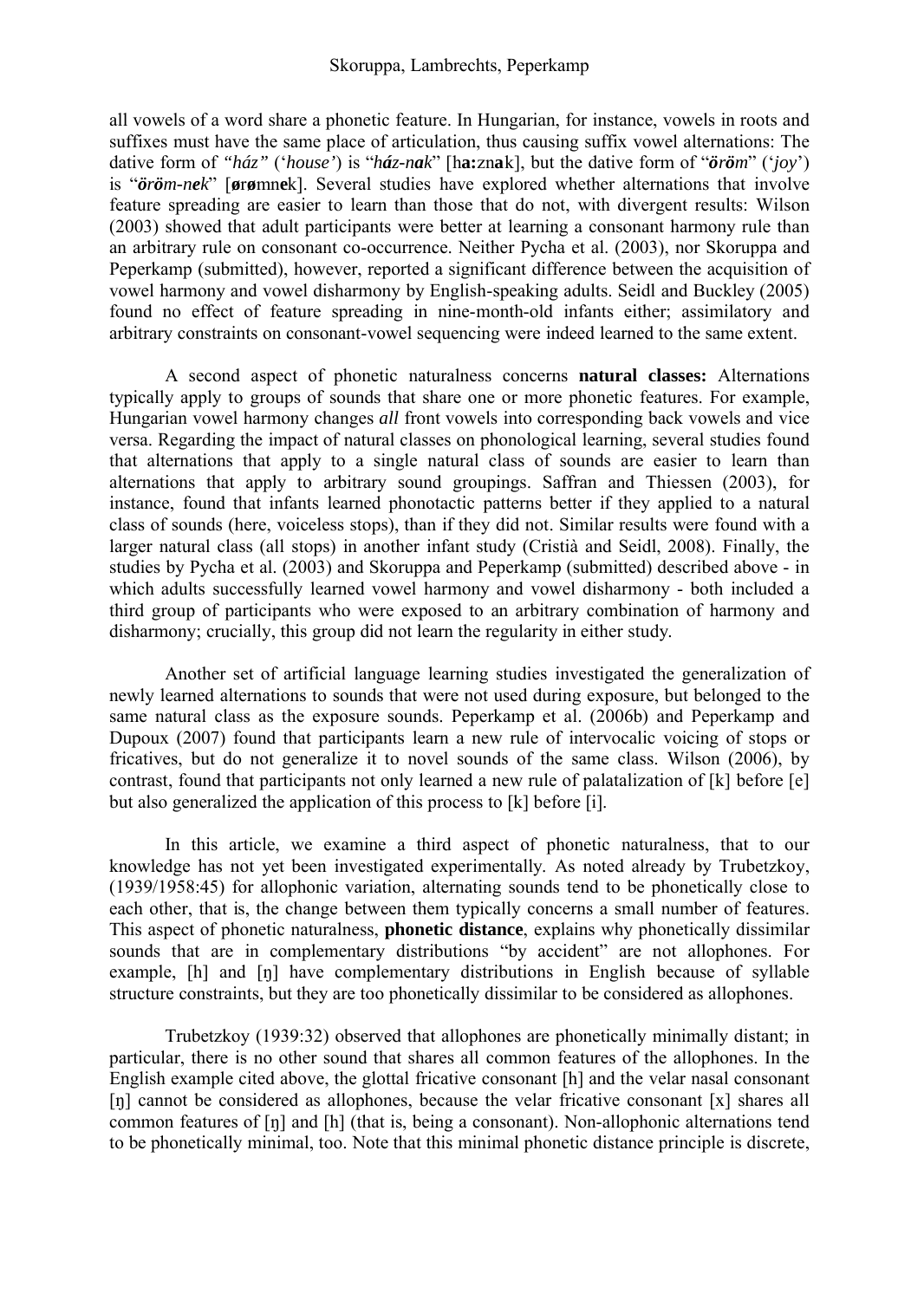not gradient: there should be no sound between the alternating sounds, but the exact amount of phonetic distance between them (or the number of intervening sounds) does not matter.

As mentioned before, no study has yet addressed specifically the role of phonetic distance in phonological learning.<sup>2</sup> The present experiment examines whether phonetic distance has an effect on phonological learning, and if so, if the effect is discrete or gradient. To this end, we compare the learning of alternations that involve one, two, or three feature changes. If phonetic distance plays a role, these three types of alternations should yield different results. In particular, if phonetic distance has a discrete, all-or-nothing effect, onefeature changes should be learned better than two- and three-feature changes, whereas the latter two should yield the same results. If, by contrast, the effect of phonetic distance is gradient, one-feature changes should be learned better than two-feature changes, which in turn should be learned better than three-feature changes. Following Schane et al. (1974), we analyze the participants' responses not only during the test phase but also during the preceding learning phase. We thus address the question of whether phonetically minimal alternations are not only learned better, but also faster.

## **2. Experiment**

Six artificial languages were constructed, sharing the same segmental inventory. This inventory is a subset of the one of the participants' native language, i.e. French. Each language has two obstruent alternations that do not exist in French (see Table 1).

| <b>Phonetic distance</b>           | Language       | <b>Alternating sounds</b> |         |
|------------------------------------|----------------|---------------------------|---------|
|                                    |                | pair 1                    | pair 2  |
| Small (place)                      | S <sub>1</sub> | p - t                     | $Z - 3$ |
|                                    | S <sub>2</sub> | $\sqrt{-}$ S              | $d - b$ |
| Medium (place and manner)          | M1             | $p - s$                   | $d - 3$ |
|                                    | M <sub>2</sub> | $\int -t$                 | $z - b$ |
| Large (place, manner, and voicing) | L1             | $p - z$                   | $t - 3$ |
|                                    | L2             | 1 - d                     | $s - b$ |

Table 1: Sound alternations in the six languages used in the present experiment.

In the first two languages, the phonetic distance between the alternating consonants is small, that is, they differ in a single feature (place of articulation, e.g. [p]–[t]); two more languages contain medium-distance alternations involving two feature changes (place and manner, e.g. [p]–[s]); the last two languages contain large-distance alternations involving three feature changes (place, manner and voicing, e.g. [p]–[z]) Note that each of the consonants  $[p, b, d, t, s, z]$ ,  $[\bar{x}]$  participates in one small-distance, one medium-distance and one large-distance alternation.

The alternations in languages S1 and S2 satisfy the minimal phonetic distance principle, that is, there is no sound sharing all common features of the alternating sounds. By contrast, the alternations in the other four languages violate this principle, since for each alternation there is a consonant in the language that shares all common features of the two

<sup>&</sup>lt;sup>2</sup> Peperkamp et al. (2006b) found that a one-feature change in consonant voicing only (e.g.  $[f]-[v]$ ) was easier to learn than a three-feature change (e.g. [f]–[g]), but this parameter was not manipulated independently from the two other aspects that were examined, feature spreading and natural classes, making the origin of the naturalness effect hard to determine.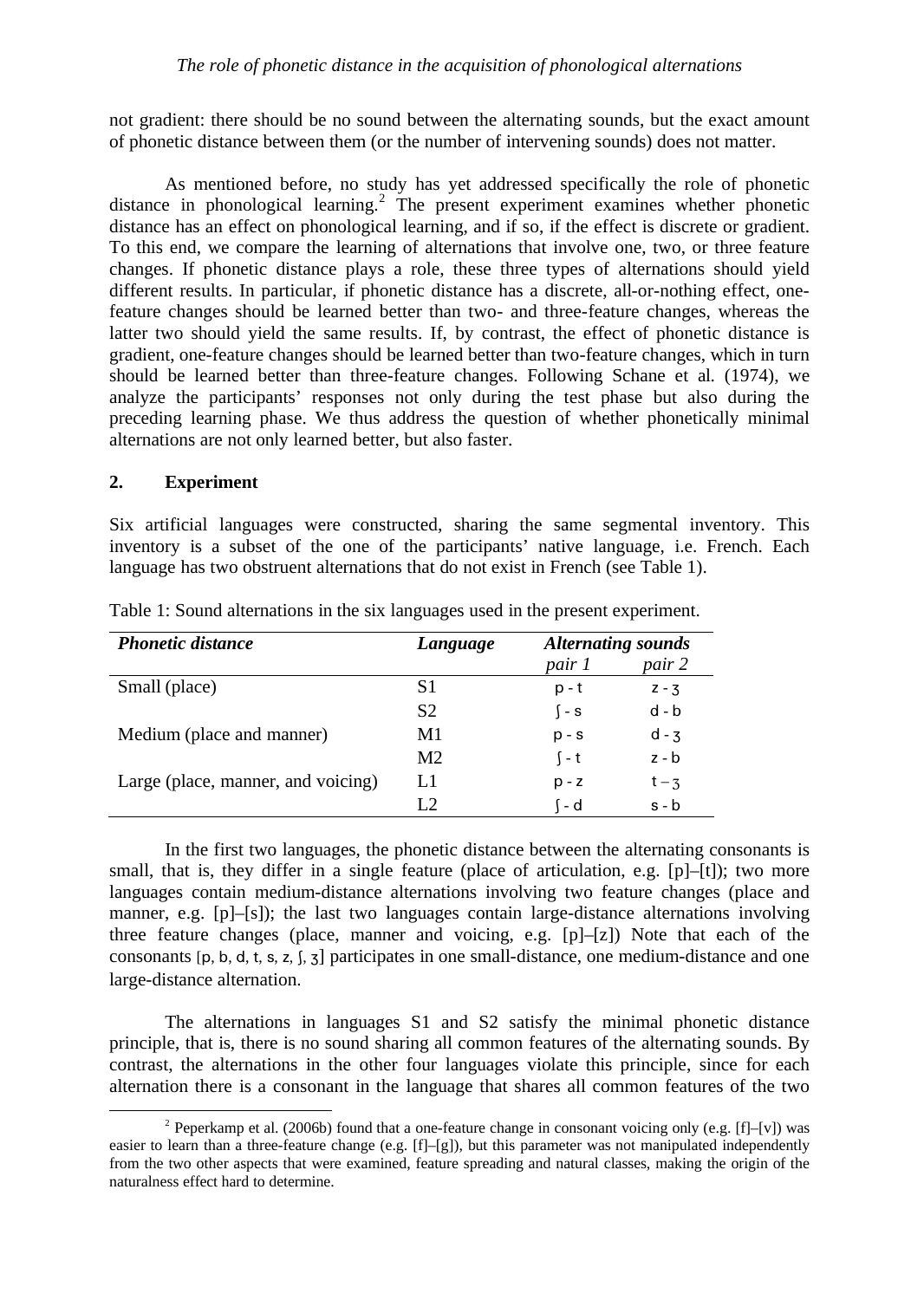alternating ones (for example in M1, the alveolar stop [t] lies between the alternating sounds, the bilabial stop [p] and the alveolar fricative [s]). Thus, if phonetic distance has an impact on the learnability of alternations, languages S1 and S2 should be easier to learn than the others. If this effect is gradient, languages M1 and M2 should also be easier to learn than L1 and L2, whereas the latter four should be learned equally poorly if it is discrete.

## **2.1 Method**

## **2.1.1 Stimuli**

For each language, twelve pairs of phrases with alternating sounds were constructed. For each of these experimental phrase pairs, one phrase consisted of the monosyllabic non-word [ $\text{ke}$ ] followed by a disyllabic non-word starting with one of the obstruents  $[p, b, d, t, s, z, \frac{z}{n}, \frac{z}{n}]$  (e.g. *Äe pamu*); the other phrase consisted of a different monosyllabic non-word, i.e. [nø], followed by the same disyllabic non-word whose initial consonant, though, was changed (e.g. *nø tamu*). The change in consonant was determined by the language-specific alternations mentioned above. Examples of phrase pairs for the two alternations in each language are shown in Table 2. Note that except for the first consonant of the disyllables, each phrase pair is strictly identical across the six languages.

| Language             | <b>Alternating phrases</b>                                           |                                                                                                                                                                                                                                                                                                                                      |  |  |
|----------------------|----------------------------------------------------------------------|--------------------------------------------------------------------------------------------------------------------------------------------------------------------------------------------------------------------------------------------------------------------------------------------------------------------------------------|--|--|
|                      | pair 1                                                               | pair 2                                                                                                                                                                                                                                                                                                                               |  |  |
| S <sub>1</sub>       | $E$ is $p$ pamu – n $\phi$ tamu                                      | $\mu$ e zafam – n $\phi$ zafam                                                                                                                                                                                                                                                                                                       |  |  |
| S <sub>2</sub><br>M1 | $E$ samu – n $\phi$ samu<br>$E$ pamu – n $\phi$ samu                 | $E$ is equal term $-\eta\phi$ zafam                                                                                                                                                                                                                                                                                                  |  |  |
| M <sub>2</sub><br>L1 | $E$ se $\int$ amu – n $\phi$ tamu<br>$E$ is $p$ pamu – n $\phi$ zamu | $E$ is example $\mathbf{z}$ at $\mathbf{z}$ at $\mathbf{z}$ at $\mathbf{z}$ at $\mathbf{z}$ at $\mathbf{z}$ at $\mathbf{z}$ at $\mathbf{z}$ at $\mathbf{z}$ at $\mathbf{z}$ at $\mathbf{z}$ at $\mathbf{z}$ at $\mathbf{z}$ at $\mathbf{z}$ at $\mathbf{z}$ at $\mathbf{z}$ at $\mathbf{z}$ at $\$<br>$E$ is ta fam – n $\phi$ zafam |  |  |
| L2                   | $E$ se $\int$ amu – n $\phi$ damu                                    | $E$ is ested to $\eta$ bafam                                                                                                                                                                                                                                                                                                         |  |  |

Table 2: Two examples of experimental phrase pairs in the six languages.

Each alternation was present in six experimental phrase pairs for every language; a complete list is shown in Table 4 in the Appendix. $3$ 

Twelve more phrase pairs were constructed as above, except that the disyllabic nonword started with one of the sonorants  $[I_{k},m,n]$ . These filler phrase pairs were the same for all languages and did not contain alternations (e.g.  $\mathcal{R}e$  *nibut* –  $\mathcal{R}p$  *nibut*).

 $3$  All alternations apply in a quite unnatural context (that is, the roundedness of the preceding vowel, [e] or [ø], triggers the alternation); we thus avoid a possible confound due to a feature spreading effect. The direction of change (fronting or backing) was counterbalanced across languages: In all languages of type 1, [ $\kappa$ e] was combined with the more anterior consonant (e.g.  $\mu e$  *pamu* for S1) and [nø] with the more posterior consonant (e.g. *nø tamu* for S1) of an alternating pair. The opposite was true for type 2 languages.

Finally, in order to avoid ease of articulation of certain obstruent-vowel combinations as a possible confound, the same phrases – modulo the voicing of the alternating consonants - were used for every given phonetic distance size. For instance, as shown in Table 2,  $\mu$ *e pamu* occurs in languages S1, M1, and L1, whereas *nø tamu* occurs in S1 and M2 and its voicing counterpart *nø damu* in L2. Likewise,  $\mu e$  *famu* occurs in S2, M2 and L2, whereas  $n\phi$ *samu* occurs in languages S2 and M1 and its voicing counterpart *nø zamu* in L1. Taken together, the S-languages thus contained the same phrases as the M-languages and the L-languages (with the proviso concerning voicing mentioned above).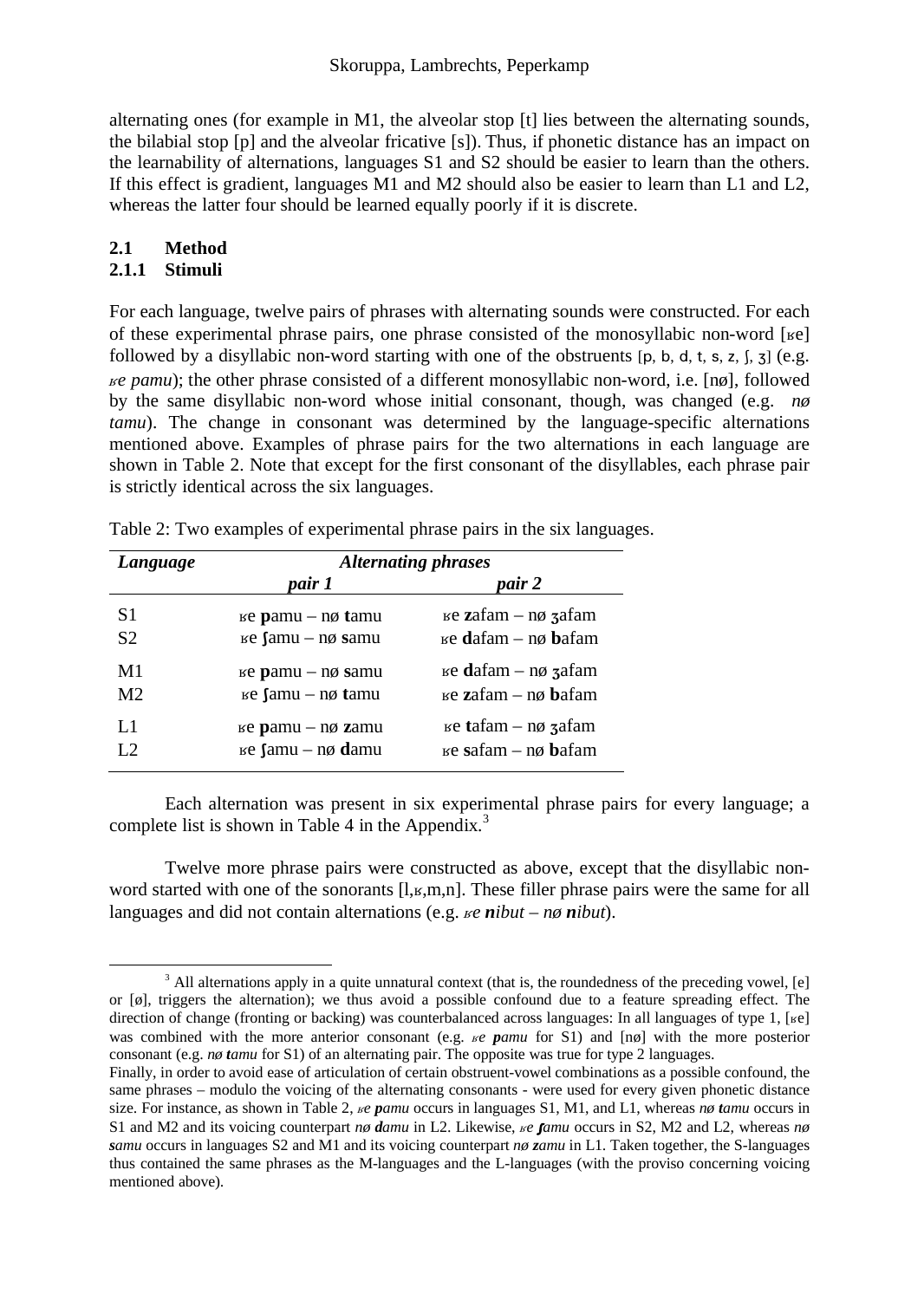#### *The role of phonetic distance in the acquisition of phonological alternations*

All phrases were recorded naturally in random order by a phonetically trained native speaker of French. She pronounced the phrases with penultimate stress, such that they sounded more foreign to the French participants, who are used to final stress.

## **2.1.2 Procedure**

Participants were tested on a computer in a quiet room wearing headphones. They were told that they would be hearing short phrases of the type 'small dog' or 'big ship' in an unknown language, in which *re* means 'small' and *nø* means 'big', and that their task would be to say aloud the same noun preceded by the opposite adjective. They were informed that sounds could change according to the adjectives.<sup>4</sup>

During pre-training, participants were familiarized with the task on six filler phrase pairs in the presence of an experimenter who gave further explanation, if necessary, and coded the correctness of their responses. Each trial was structured as follows:

*Step 1:* After a blank screen of one second, the word *Moi :* ('I:') appeared on the screen. One second later, the first phrase of a pair was played (e.g. *Ke nibut*).

*Step 2:* One second later, the word *Vous :* ('You:') appeared on a new line below the former, and the participant could give a response. She had to press a button when finished.

*Step 3:* The word *Correct* : ('Correct:') appeared on a new line, and one second later the second phrase of the pair was played (e.g. *nø nibut*).

*Step 4:* The experimenter coded via the mouse whether the participant's response was correct. If so, she received positive feedback visually and moved on to the next trial; if not, she was told to try again and the trial was repeated.

In half of the trials, participants heard a phrase starting with  $[\kappa e]$  (and had to produce the corresponding phrase starting with [nø]), in the other half, they heard a phrase starting with  $\lceil n\varphi \rceil$ . At the end of the pre-training phase, the experimenter left the room, and the participant's responses were henceforth recorded via microphone on a digital audio recorder for later transcription. Participants were informed that they would continue the same task and that they would still hear the correct response after their own one, but not given corrective feedback anymore.

The subsequent training phase contained a list of four experimental and two filler phrase pairs that was presented six times in different random orders, for a total of 36 trials. The trial procedure was the same as during pre-training, except for the on-line coding and the corrective feedback (hence, Step 4 was no longer part of the procedure). The filler pairs were the same for all participants, whereas the realization of the experimental pairs differed according to the language of exposure. For each language, two experimental pairs contained the first alternation (e.g.  $[p-1]$  for S1), and two the second one (e.g.  $[z-3]$  for S1). For half of the trials, participants heard a phrase starting with  $[\kappa$ e] (and had to produce the corresponding phrase starting with [nø]), in the other half, they heard a phrase starting with [nø]. For each pair, they had to produce both phrases three times.

<sup>&</sup>lt;sup>4</sup> In pilot studies in which participants were not informed about possible changes, they reported that they had considered the changes as recording errors and never applied any alternation themselves.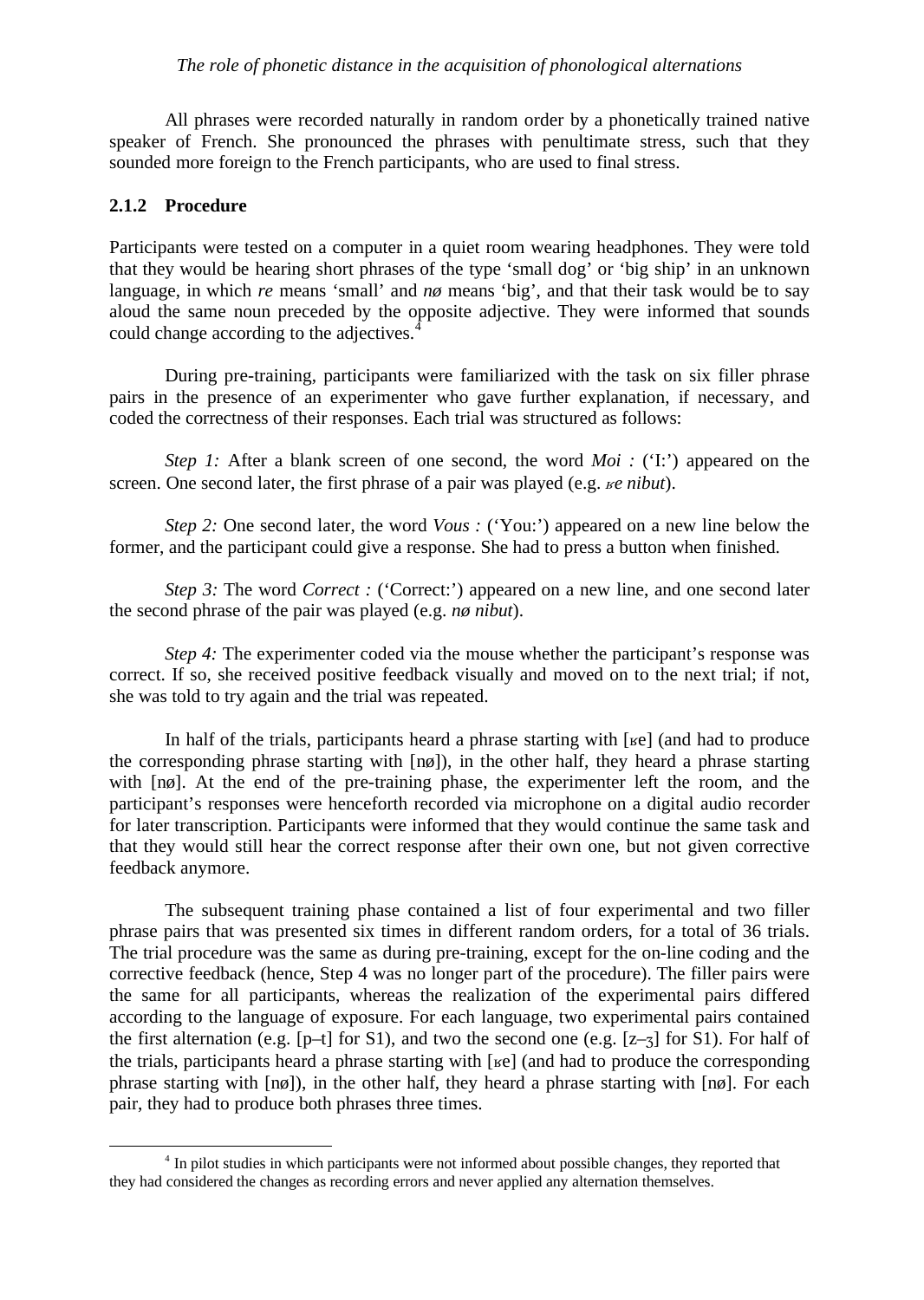Finally, 36 test trials were presented. Participants were informed that they would not hear the correct answer anymore. A list of the six training items and twelve novel items (eight experimental items and four fillers) was played twice in random order with the same trial procedure as during training, except that the correct answer was no longer played (hence, Step 3 was no longer part of the procedure). For each language, half of the experimental items contained the first alternation and half the second one. For half of the items in each condition, the phrase started with  $[n\phi]$ , for the others, the phrase started with [ $k\phi$ ].

The experiment lasted about ten minutes.

## **2.1.3 Participants**

Thirty-six young adults, all monolingual native French speakers without known history of language or hearing disorders, participated in the experiment. They were randomly assigned to one of six groups, with each of the groups being exposed to a different language.

## **2.2 Results and discussion**

The participants' productions were transcribed by a native French speaker who was unaware of the phrases that had been presented. Responses with one of the following characteristics were discarded: incorrect monosyllable ([ $\kappa$ e] or [ $\eta$ ø]), unintelligible or missing disyllable (total: 13.5%). Stress errors were ignored. It was checked that participants had pressed the button to listen to the correct answer *after* they had given their response.

Figure 1 (overleaf) shows the progression of each individual participant during training for the experimental items. Here, the total number of correct responses that a given subject accumulated is plotted against the trial number, connected by a filled line. The diagonal dashed line depicts the best possible performance.

These learning curves are steeper for the participants exposed to languages with smalldistance alternations than for those exposed to the other languages. An ANOVA with the between-subject factor 'phonetic distance' (small vs. medium vs. large) revealed a significant effect of this factor on the integrals, that is, the size of the surface below the individual curves  $(F(2,33)=10.2, p<.001)$ . Planned pairwise comparisons by independent t-tests showed that the integrals of the small-distance group (122.8) are significantly larger than the ones of the medium-distance group  $(45.5, t(20)=3.12, p<0.01)$  and the ones of the large-distance group (32.2,  $t(16)=4.1$ ,  $p<.001$ ). There was no significant difference between the latter two  $(t(20) < 1)$ . These analyses show that the alternations with small phonetic distance were learned faster than the two other types.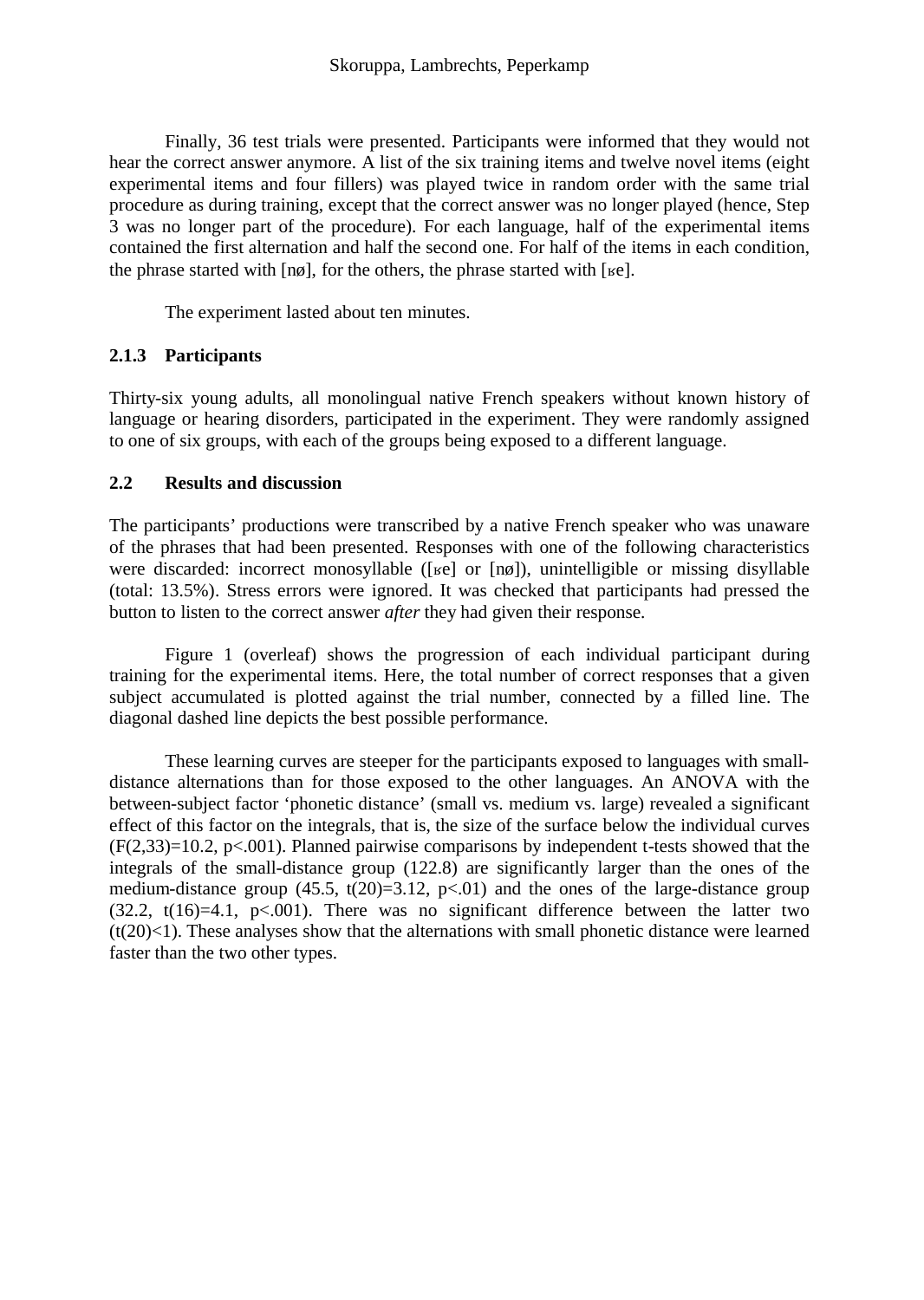

Figure 1: *Total number of correct responses by trial number for experimental items during training for individual participants exposed to alternations with small (a), medium (b), or large (c) phonetic distance*

Figure 2 (overleaf) shows the percentage of correct responses during the test phase for the experimental items by item type and by size of phonetic distance of the alternations.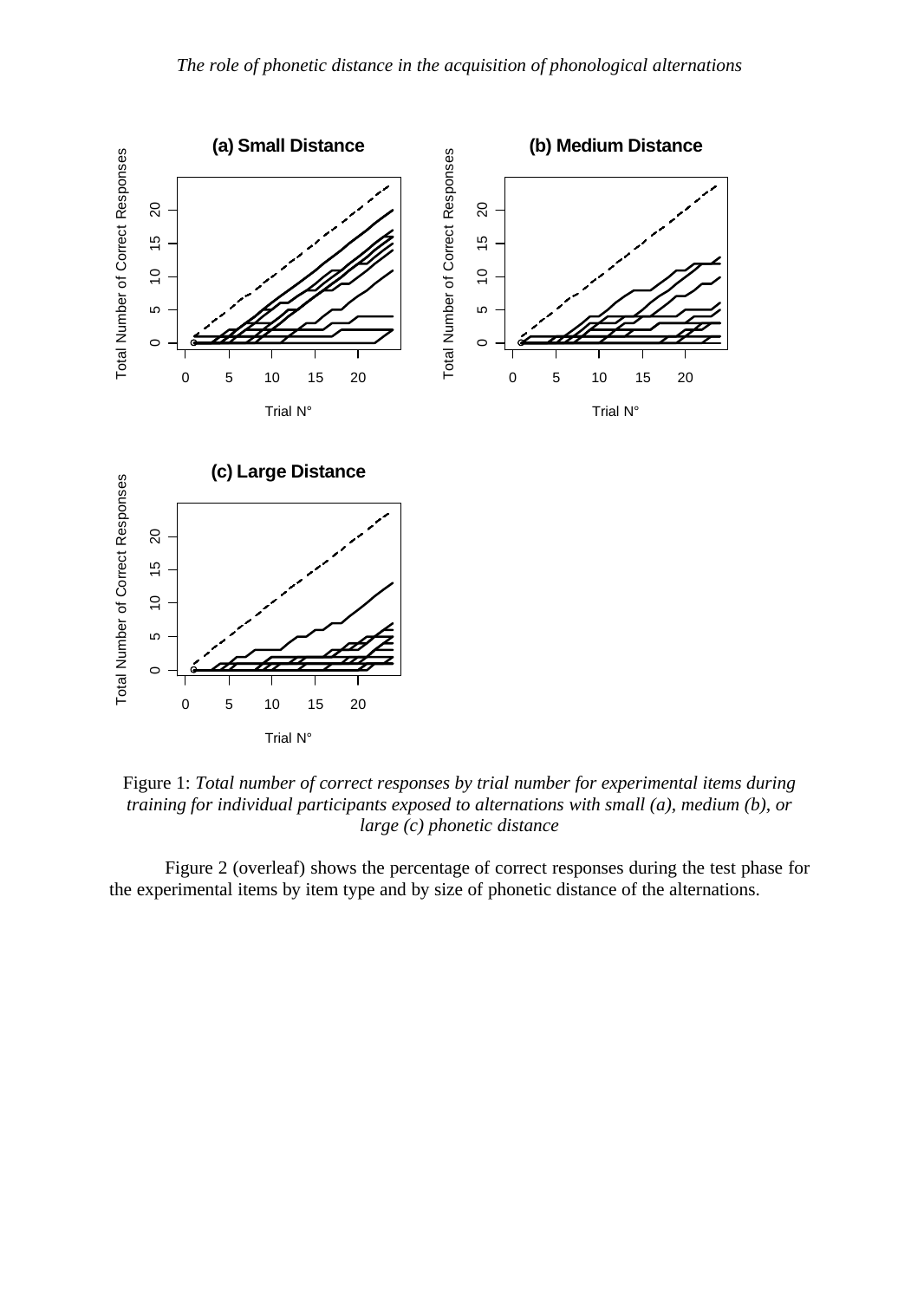

Figure 2: *Mean percentages of correct responses for experimental items during test phase by phonetic distance size (left panel: trained items, right panel: novel items)*

An ANOVA with the between-subject factor 'phonetic distance' (small vs. medium vs. large) and the within-subject factor 'item type' (trained vs. novel) revealed significant main effects of phonetic distance  $(F(2,30)=10.3, p<0.001)$  and of item type  $(F(2,33)=17.9,$  $p<.001$ ), but no interaction ( $F<1$ ). Planned pairwise comparisons of the three groups by independent t-tests were carried out separately for trained and novel items. For trained items, participants in the small-distance group gave significantly more correct responses (77.9%) than those in the medium-distance group  $(23.3\%), t(182)=8.8, p<.001$  and in the largedistance group  $(33.0\%, t(174)=6.8, p<.001)$ , whereas the latter two groups did not differ from one another (t(173)=1.4, p=.16). Similar effects were found for the novel items: Participants in the small phonetic distance group gave significantly more correct responses (66.3%) than those in the medium  $(15.4\%, t(354)=11.7, p<.001)$  and the large phonetic distance groups  $(17.9\%, t(361)=10.9, p<.001)$ , whereas the latter two groups did not differ  $(t(368)\lt1)$  from one another.

Thus, alternations characterized by a small phonetic distance between the alternating sounds are learned faster and better than alternations characterized by a medium or a large phonetic distance between the alternating sounds. These results suggest that phonetic distance between alternating sounds influences their ease of acquisition. Moreover, the effect is not gradient, but discrete, with medium- and large-distance alternations with at least one intermediate segment being equally hard to learn.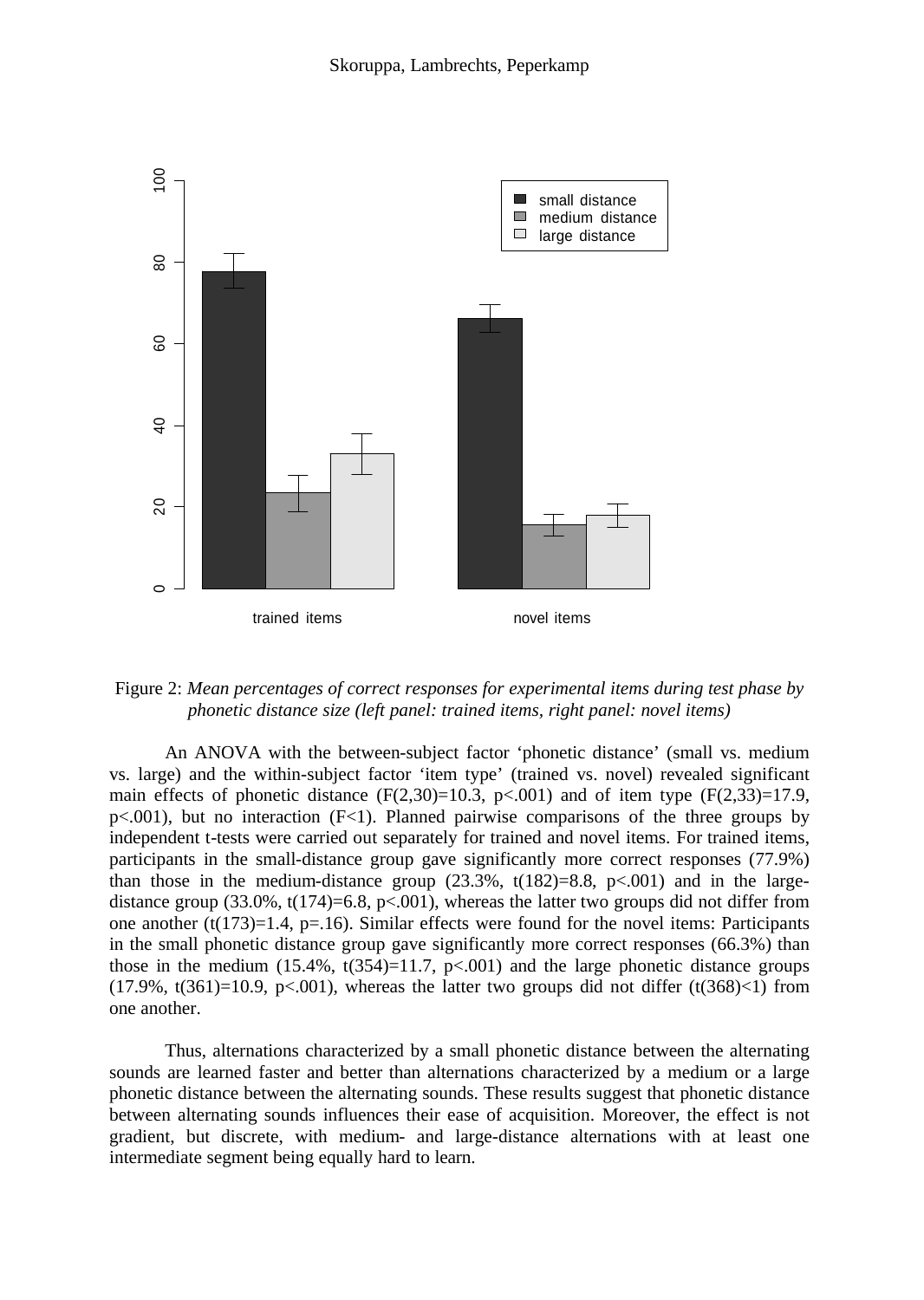Finally, we analyzed the error patterns of the different participant groups. Most erroneous responses consisted of the participant not changing the critical consonant at all (No Change errors, e.g. *ke pamu* in reply to *nø pamu*), as can be seen in Table 3.

Table 3: Mean percentages of No Change errors by phonetic distance size and item type for experimental items during test phase.

| <b>Item Type</b> | Small | Medium | Large |
|------------------|-------|--------|-------|
| Trained          | 76.2% | 81.9%  | 66.1% |
| Novel            | 87.7% | 82.8%  | 74.5% |

An ANOVA with the between-subject factor 'phonetic distance' (small vs. medium vs. large) and the within-subject factor 'item type' (trained vs. novel) revealed no significant effects or interaction. The remaining errors were changes to other consonants, but their number was too small to carry out further analyses.

## **3. Conclusion**

Using a rather explicit artificial language-learning paradigm, we found that all else being equal, phonetic distance affects the ease of acquisition of phonological alternations by adult learners. Its effect is discrete rather than gradient, in that phonetically non-minimal changes are hard to learn compared to minimal changes, regardless of the precise amount of phonetic distance involved.

One caveat is in order, though. Whereas the small-distance alternations in the present experiment concerned place changes, both the medium-distance and the large-distance alternations contained manner changes, which are acoustically rather salient. We cannot exclude that medium- and large-distance changes were harder to learn solely because of the presence of these manner changes. However, in a pilot study using a similar methodology, we showed that the presence versus absence of an acoustically less salient feature, i.e. place, has an impact on learning too.<sup>5</sup> To further investigate this issue, it would be interesting to use a manner change for the small-distance alternation and add place and voice for the mediumand large-distance alternations. Unfortunately, given that in French most manner changes come with a place change (indeed, its stops are bilabial, dental and velar, whereas its fricatives are labiodental, dental and postalveolar), this is impossible with the current design.

It would also be interesting to lengthen the training phase, to explore whether with more exposure the differences between the three types of alternation would eventually disappear. Likewise, the experimental design could be adapted such as to use a perception rather than a production task. This would allow us to investigate whether the phonetic distance effect is specific to production. Previous work indeed showed that with identical

<sup>&</sup>lt;sup>5</sup> In the pilot study, twelve native French adults were exposed to small distance changes (voicing, e.g. *nel*  $\vec{p}$ *ima* –  $\vec{p}$  *a*  $\vec{p}$ *ima*), and twelve others to medium distance changes (place and voicing, e.g. *nel*  $\vec{p}$ *ima* –  $\vec{p}$  *a*  $\vec{q}$ *ima*) in a similar paradigm as the one used in the present study. Participants learning small distance changes gave more correct responses than participants learning medium distance changes, for trained items (57.3% vs. 39.8%, t(262)=2.9, p<.01) as well as for novel items (55.6% vs. 39.0%, t(626)=4.2, p<.001). These results, though, are possibly confounded by the fact that the context of the alternations is natural for voicing changes (which occur intervocalically) but unnatural for place changes, as well as by the fact that French has a voicing alternation (regressive voice assimilation in obstruents clusters), which might make French participants more sensitive to voicing than to place alternations.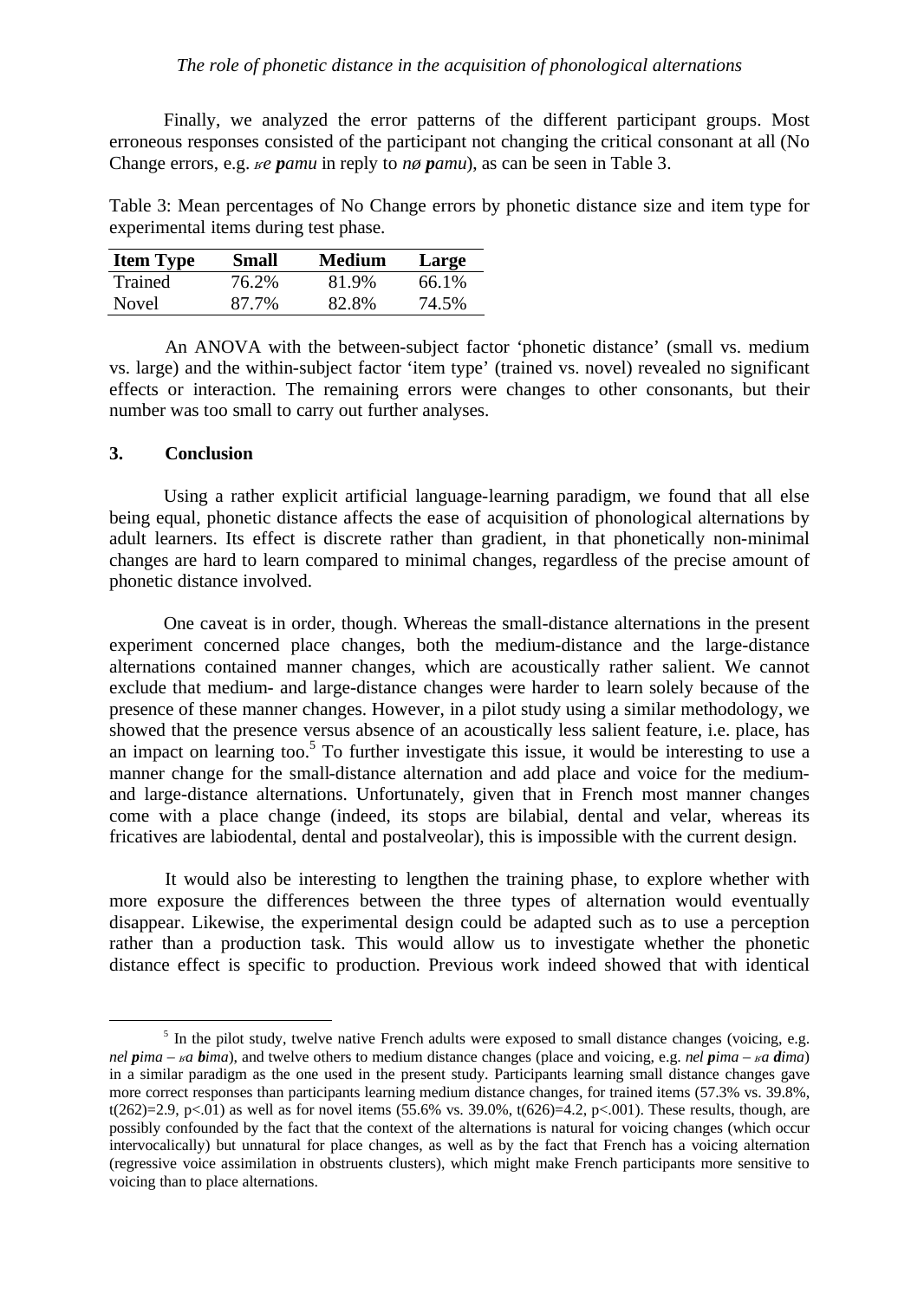#### Skoruppa, Lambrechts, Peperkamp

exposure, a naturalness effect can be found when a production task is used (Peperkamp et al., 2006b) but not when a forced-choice perception task is used (Peperkamp and Dupoux, 2007).

The evidence so far that phonetic distance has a discrete effect on learnability meshes well with a computational study by Peperkamp et al. (2006a) that simulated the acquisition of allophonic rules based on the tracking of complementary distributions. In this study, results were greatly improved when a discrete, phonetic distance filter *à la* Trubetzkoy (1939) was added, discarding pairs of segments as possible allophones if an intermediate segment existed. This filter (together with a second one that discards non-assimilatory rules) dramatically reduced the number of segment pairs that were erroneously identified as allophones, such as the English pair  $[h]$  -  $[n]$ .

Of course, experimental studies with infants and toddlers are necessary to ultimately determine whether phonetic distance plays a role during the acquisition of native phonological rules (allophonic or not), and if so, whether the effect is discrete. In that case, rule learning would contrast with word recognition, for which phonetic distance has been shown to yield a *gradient* effect in toddlers. In particular, White et al. (2008) presented 19-month olds with mispronounced labels of familiar objects (e.g. 'gall' instead of 'ball'). The phonetic distance between the substituted sound and the correct one was varied: One-feature ('gall'), twofeature ('zall') and three-feature changes ('shawl') were investigated. Crucially, phonetic distance had a linear, gradient effect on toddlers' looking times to the picture of the familiar object (a ball): The more features were changed, the less they fixated the picture, showing that they have graded sensitivity to phonetic distance, at least in familiar words.

To conclude, we have focused on a heretofore unexplored aspect of phonetic naturalness, that is, phonetic distance. The results of our experiment show that alternations that involve phonetically minimal distant sounds are learned faster and better than other alternations. They thus add to a growing body of evidence that phonetic naturalness influences the learnability of phonological alternations by adults as well as by infants (Pycha et al., 2003; Saffran and Thiessen, 2003; Wilson, 2003, 2006; Seidl and Buckley, 2005; Peperkamp et al., 2006b; Cristià and Seidl, 2008; Skoruppa and Peperkamp, submitted).

#### **References**

Archangeli, D., and Pulleybank, D. 1994. *Grounded Phonology*. Cambridge, MA: MIT Press.

- Blevins, J. 2004. *Evolutionary Phonology: The emergence of sound patterns*. Cambridge: Cambridge University Press.
- Chomsky, N.A., and Halle, M. 1968. *The Sound Pattern of English.* New York: Harper and Row.
- Cristià, A., and Seidl, A. 2008. Is infants' learning of sound patterns constrained by phonological features? *Language Learning and Development* 4:203-227.
- Donegan, P., Stampe, D., and Dinnsen, D. 1979. The Study of Natural Phonology. In *Current Approaches to Phonological Theory*, 126 -173. Bloomington, Indiana: Indiana University Press.

Jusczyk, P. W. 1998. Constraining the search for structure in the input. *Lingua* 106:197-218.

- Moreton, E.. 2008. Analytic Bias as a Factor in Phonological Typology. *Phonology* 25:83- 127.
- Ohala, J. J. 1992. What's cognitive, what's not, in sound change. In *Diachrony within synchrony: Language history and cognition. [Duisburger Arbeiten zur Sprach- und*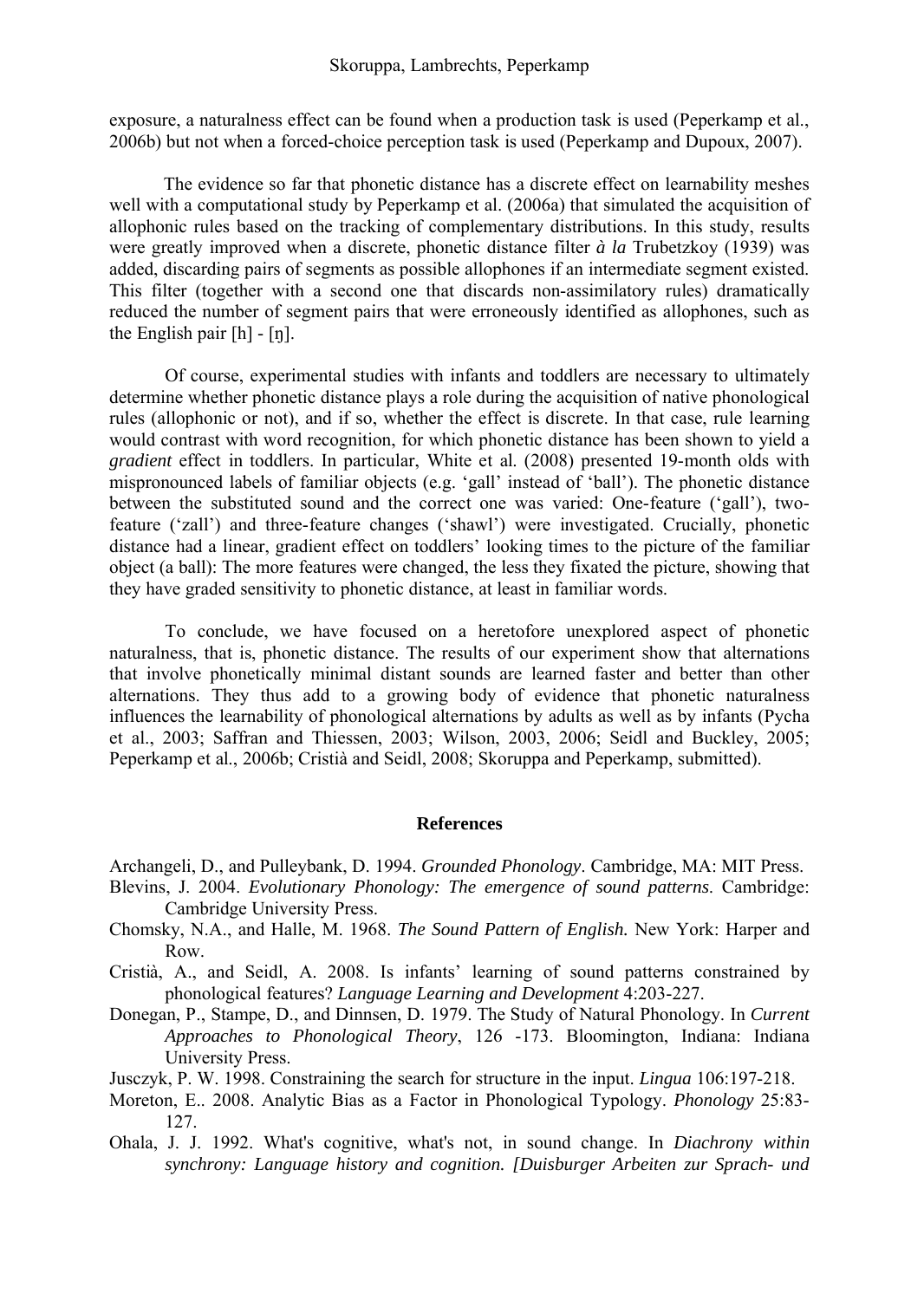*Kulturwissenschaft 14]*, eds. G. Kellermann and M. D. Morrissey, 309-355. Frankfurt am Main: Peter Lang Verlag.

- Peperkamp, S., Le Calvez, R., Nadal, J.-P., and Dupoux, E. 2006a. The acquisition of allophonic rules: statistical learning with linguistic constraints. *Cognition* 101: B31- B41.
- Peperkamp, S., Skoruppa, K., and Dupoux, E.. 2006b. The Role of Phonetic Naturalness in Phonological Acquisition. In *Proceedings of the 30th Annual Boston University Conference on Language Development*, eds. D. Bamman, T. Magnitskaia and C. Zaller, 464-475. Sommerville: Cascadilla Press.
- Peperkamp, S., and Dupoux, E.. 2007. The acquisition of abstract phoneme categories. In *Laboratory Phonology 9*, eds. J. Cole and J. Hualde, 315-338. Berlin: Mouton de Gruyter.
- Pycha, A., Nowak, P., Shin, E., and Shosted, R. 2003. Phonological rule-learning and its implications for a theory of vowel harmony. In *Proceedings of WCCFL 22* eds. G. Garding and M. Tsujimura, 423-435. Somerville, Cascadilla Press.
- Saffran, J. R., and Thiessen, E. D. 2003. Pattern Induction by Infant Language Learners. *Developmental Psychology* 39:484-494.
- Schane, S. A., Tranel, B., and Lane, H. 1974. On the psychological reality of a natural rule of syllable structure. *Cognition* 3:351-358.
- Seidl, A., and Buckley, E.. 2005. On the learning of natural and unnatural rules. *Language Learning and Development* 1:289-316.
- Skoruppa, K., and Peperkamp, S. submitted. Learning a novel accent: Implicit acquisition of phonological alternations.
- Trubetzkoy, N. S.. 1939/1958. *Grundzüge der Phonologie*. Göttingen: Vandenhoek & Ruprecht.
- White, K S., and Morgan, J. L. 2008. Sub-segmental detail in early lexical representations. *Journal of Memory and Language* 59:114-132
- Wilson, C. 2003. Experimental investigation of phonological naturalness. In *Proceedings of WCCFL 22* eds. G. Garding and M. Tsujimura, 101-114. Somerville: Cascadilla Press.
- Wilson, C. 2006. Learning phonology with substantive bias: An experimental and computational study of velar palatalization. *Cognitive Science* 30:945-982.

Laboratoire de Sciences Cognitives et Psycholinguistique (DEC-ENS) 29, rue d'Ulm 75005 Paris, France

skoruppa@ens.fr